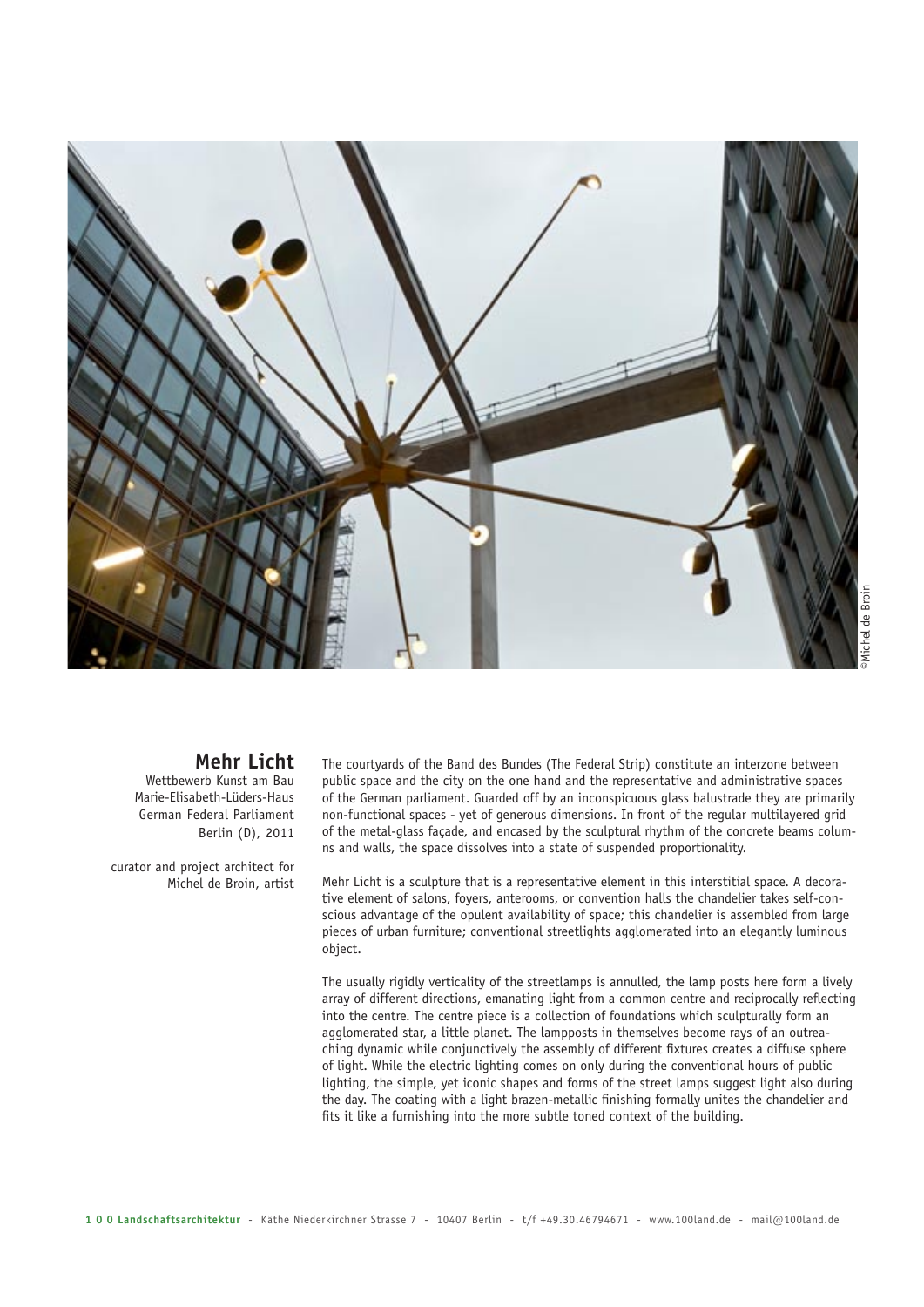

The endowment of the parliamentary space of the Marie-Elisabeth-Lüder-House with public furniture recurs to the communal, shared responsibility within and for public space. Streetlights represent and enable public communality. The chandelier, assembled from various sizes and categories of the civic amenity streetlight multiplies these spheres of societal interest, reduplicating political representation in the use of public furniture. The off-public, administrative space of the Northern Courtyard is fitted with radiating public sculptures, in the truest sense of Goethe's last words admonishing enlightened clarity and transparency.

More light! – "Mehr Licht!"